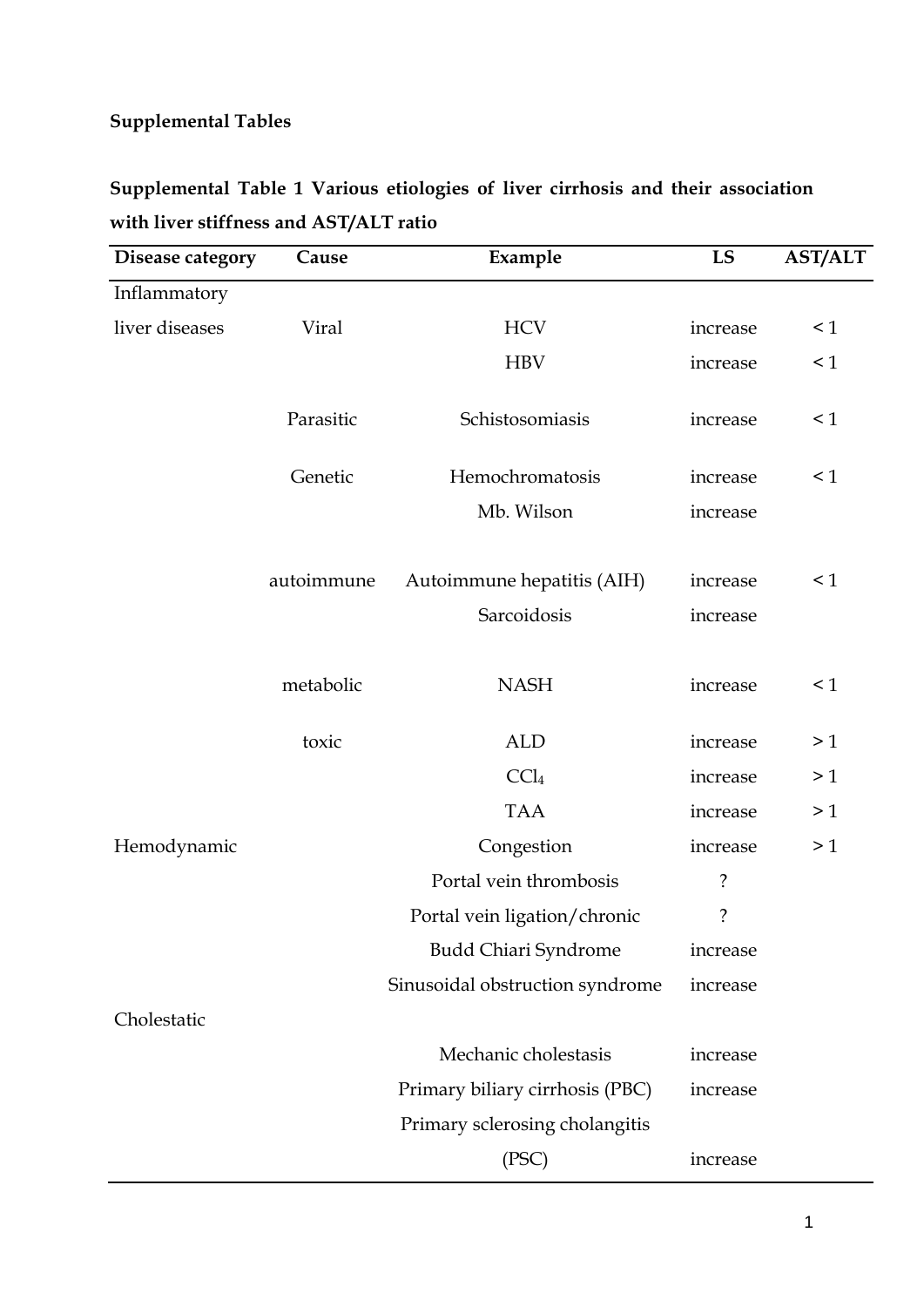| End-stage         |     |     |      |  |
|-------------------|-----|-----|------|--|
| cirrhosis         |     |     |      |  |
| (arterialization) | all | all | High |  |

All liver pathologies cause LS elevation that precedes fibrosis. Endstage cirrhosis is characterized by low transaminase levels with an AST/ALT level > 1 which is, according to SPH, due to irreversible arterialization (see also Figures 6 and 7).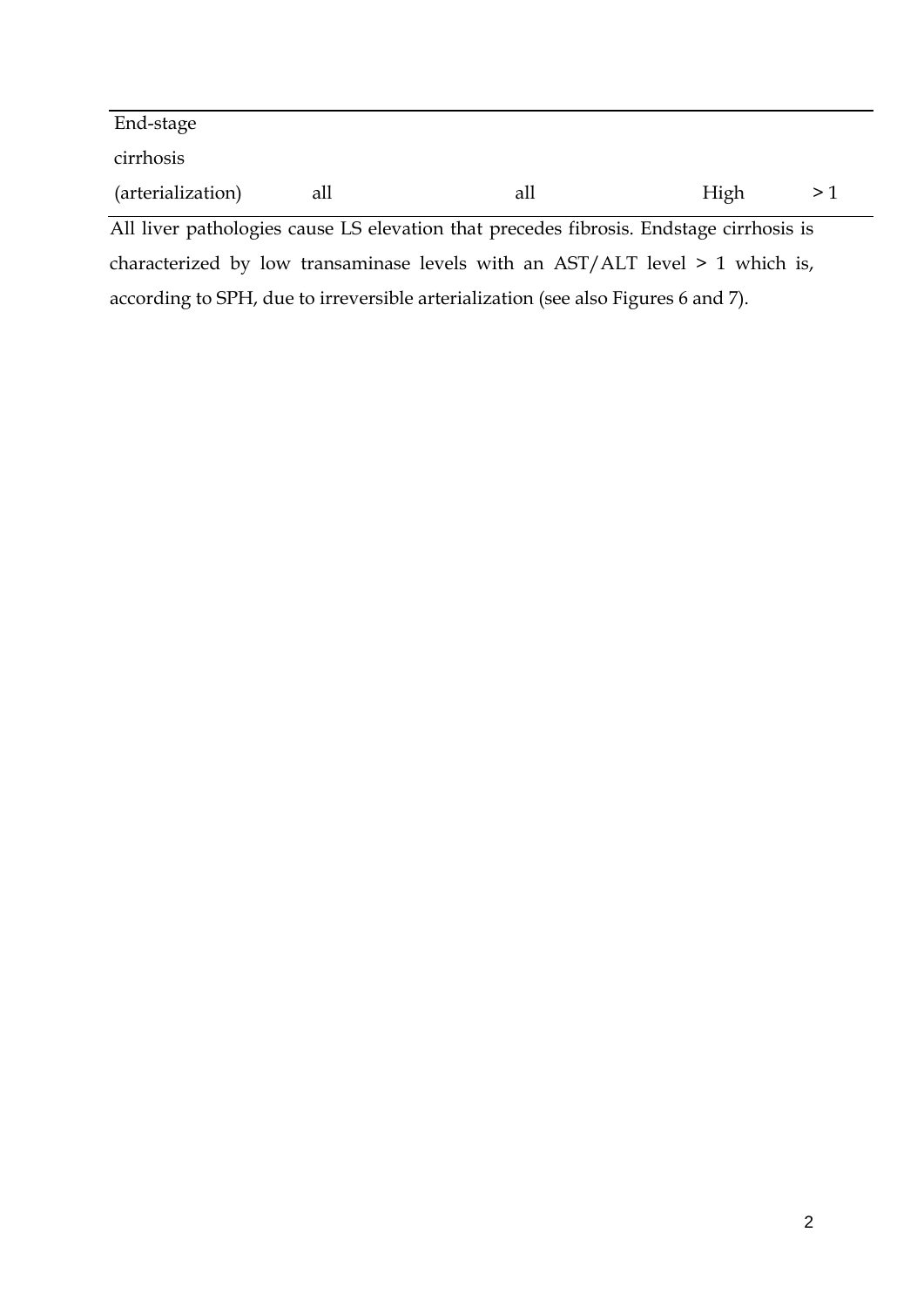| Observation in support of SPH/Part I: Pressure causes matrix              | Ref.       |
|---------------------------------------------------------------------------|------------|
| deposition (Initiation)                                                   |            |
|                                                                           |            |
| Irrespective of cirrhosis, LS can be drastically but reversibly elevated  | [3,25]     |
| under various pressure-related conditions such as inflammation,           |            |
| cholestasis and congestion.                                               |            |
| Pressure-related elevation of LS precedes the development of fibrosis.    | [3,26,27]  |
| An elevated LS is an increased risk factor for fibrosis progression such  | $[22]$     |
| as LS elevation in response to alcohol or HCV infection. In contrast,     |            |
| patients do not develop fibrosis if no LS elevation has been observed     |            |
| during HCV infection or during alcohol consumption.                       |            |
|                                                                           |            |
| In short-term liver disease, LS improves after elimination of liver       | [28, 29]   |
| pathology e.g. after clearance of HCV, weight reduction or alcohol        |            |
| withdrawal.                                                               |            |
| A normal LS excludes chronic liver disease and liver pathology.           | $[22]$     |
| Comparable stiffness values are observed in patients with liver disease   | See Figure |
| and in cellular studies inducing a pro-fibrogenic response.               | 10         |
|                                                                           |            |
| The liver is anatomically localized at the so-called indifferent pressure |            |
| point (about 10 cm below the diaphragm). According to SPH, this           | $[54]$     |
| would guarantee a minimum change of pressure-mediated LS                  |            |
| elevation due to changes in body posture. It would also explain why       |            |
| lowest LS values are found in horizontal body position with normal        |            |

## **Supplemental Table 2 Established and preliminary observations (general or liverrelated) in support of the SPH Part I and II**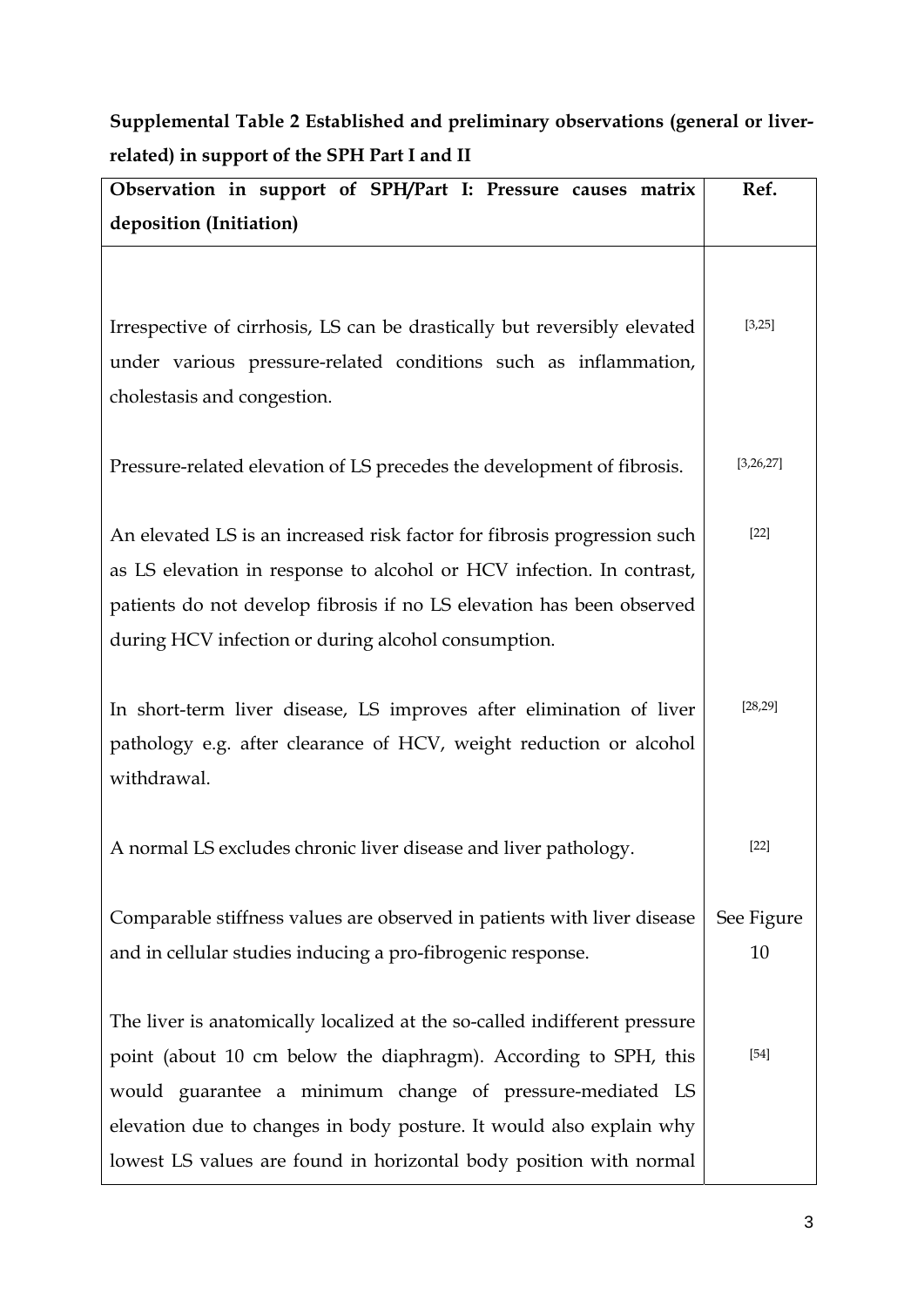| breathing frequency.                                                                                                                                                                                                                                                                                                                                                                                                                                                                                           |              |
|----------------------------------------------------------------------------------------------------------------------------------------------------------------------------------------------------------------------------------------------------------------------------------------------------------------------------------------------------------------------------------------------------------------------------------------------------------------------------------------------------------------|--------------|
|                                                                                                                                                                                                                                                                                                                                                                                                                                                                                                                |              |
| Acute forms of hepatitis (e.g. acute hepatitis A or acute autoimmune<br>hepatitis with short flair show an limited LS elevation of up to 30 kPa<br>for a limited time of 3-5 weeks which apparently do not cause fibrosis<br>progression.                                                                                                                                                                                                                                                                      | $[56]$       |
|                                                                                                                                                                                                                                                                                                                                                                                                                                                                                                                |              |
| Inflammation in the lobular zone (ALD) translates into higher LS<br>elevation as compared to a portal-tract-pronounced inflammation<br>(HCV infection) [45]. This can be explained by more efficient SP<br>elevation in ALD.                                                                                                                                                                                                                                                                                   | [45, 83, 84] |
| Likewise, in patients with large esophageal varices, mean LS is higher<br>in lobular-pronounced alcoholic cirrhosis (47.2 kPa) as compared to<br>cirrhosis due to portal-tract-pronounced viral hepatitis (19.8 kPa).                                                                                                                                                                                                                                                                                          | $[85]$       |
| It is well known that small animals do not develop fibrosis e.g. in<br>response etiology-mimicking models such as high fa feeding or<br>alcohol-exposure despite transaminase elevation and steatosis. This<br>could be due to the lobularized livers in rats or the mere small size of<br>mice livers not allowing to accumulate the stretch forces as compared<br>to large human or pig livers. Indeed, first studies indicate that small<br>liver show not the same LS elevation in response to alcohol and | [22, 27, 86] |
| congestion.                                                                                                                                                                                                                                                                                                                                                                                                                                                                                                    |              |
| The mechanistic effects of non-selective beta blockers (NSBB) on<br>patients with liver fibrosis is still not completely settled. NSBB not<br>only decrease the incidence of variceal bleeding and ascites but also<br>improve survival of patients with cirrhosis. According to newer<br>recommendations, NSBB should not be discontinued. According to<br>SPH, NSBB could decrease SP via reduction of the arterial pressure                                                                                 | [76, 77]     |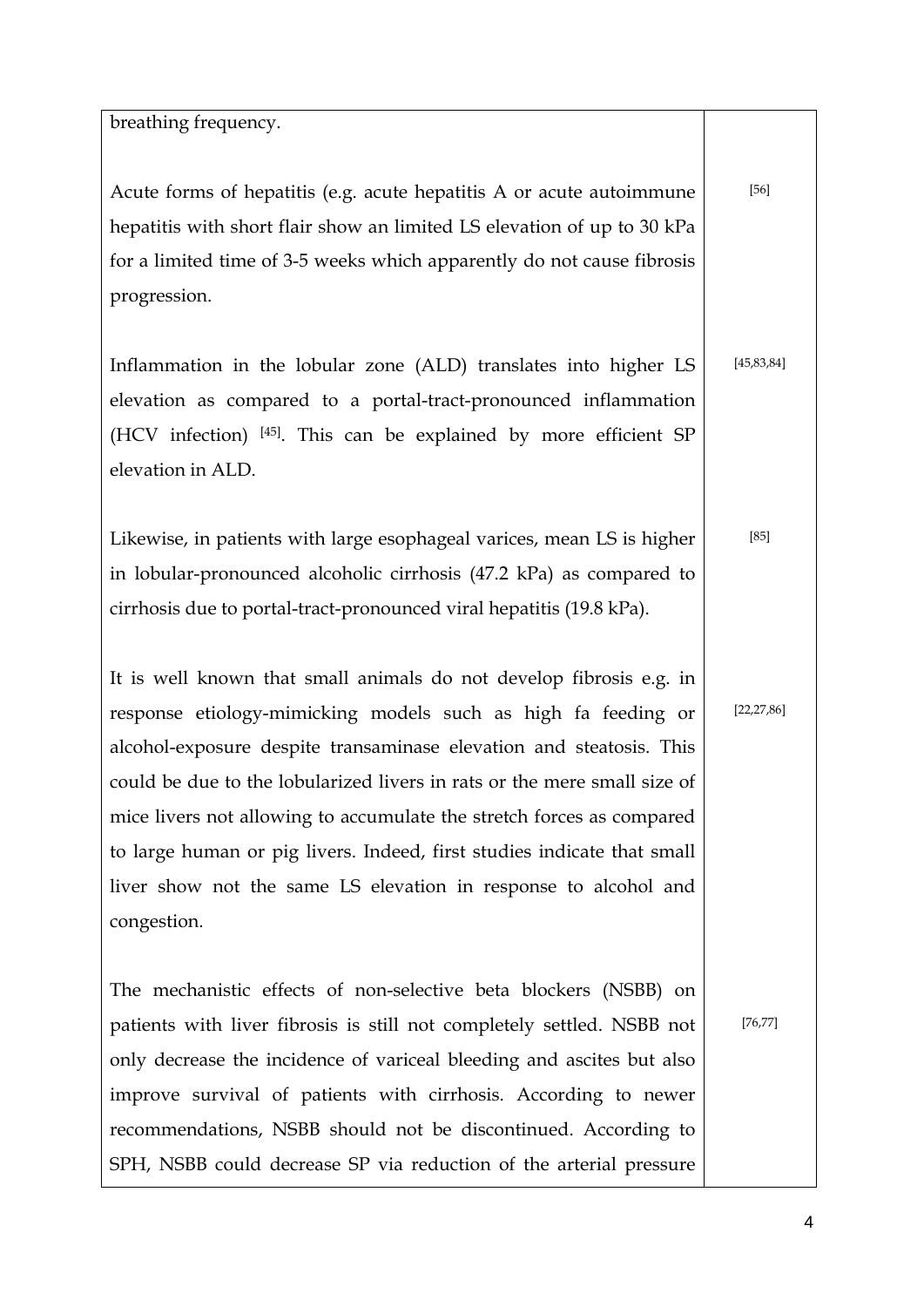| Hepatic arterial flow becomes predominant in cirrhotic liver and<br>further increases with cirrhosis Child-Pugh stage.                                                                                                                                                                                                                          | $[44]$   |
|-------------------------------------------------------------------------------------------------------------------------------------------------------------------------------------------------------------------------------------------------------------------------------------------------------------------------------------------------|----------|
| Hepatic arterial flow is already elevated in liver diseases before the<br>onset of fibrosis.                                                                                                                                                                                                                                                    | $[58]$   |
| servations in support of SPH/Part II: Fibrosis/elevated SP causes<br>arterialization leading to continued SP elevation (Perpetuation)                                                                                                                                                                                                           | Ref.     |
| The venous wall of operative dialysis shunts (operative arterio-venous<br>fistula built from an arm vein) rapidly transforms into a thick arterial<br>wall (commonly termed 'arterialization' of the dialysis shunt).                                                                                                                           | $[22]$   |
| Hypervitaminosis A causes non-inflammatory perisinusoidal fibrosis<br>and massive accumulation of HSC mostly due to impairment of blood<br>flow.                                                                                                                                                                                                | [88, 89] |
| Carriers of PNPLA3 GG genotype have an increased LS in response to<br>alcohol. After detoxification, LS decreases much slower in GG carriers<br>most likely due to delayed resolution of inflammation. Moreover,<br>protected CC carriers show no change of LS in response to alcohol<br>withdrawal despite changes in inflammation/AST levels. | $[55]$   |
| Decrease in plasma noradrenaline by the alpha 2-agonist clonidine<br>caused significant reductions of cardiac output (-17.4%), mean arterial<br>pressure and hepatic venous pressure gradient.                                                                                                                                                  | $[87]$   |
| and hepatic flow both via the hepatic artery and the splanchnic<br>arteries.                                                                                                                                                                                                                                                                    |          |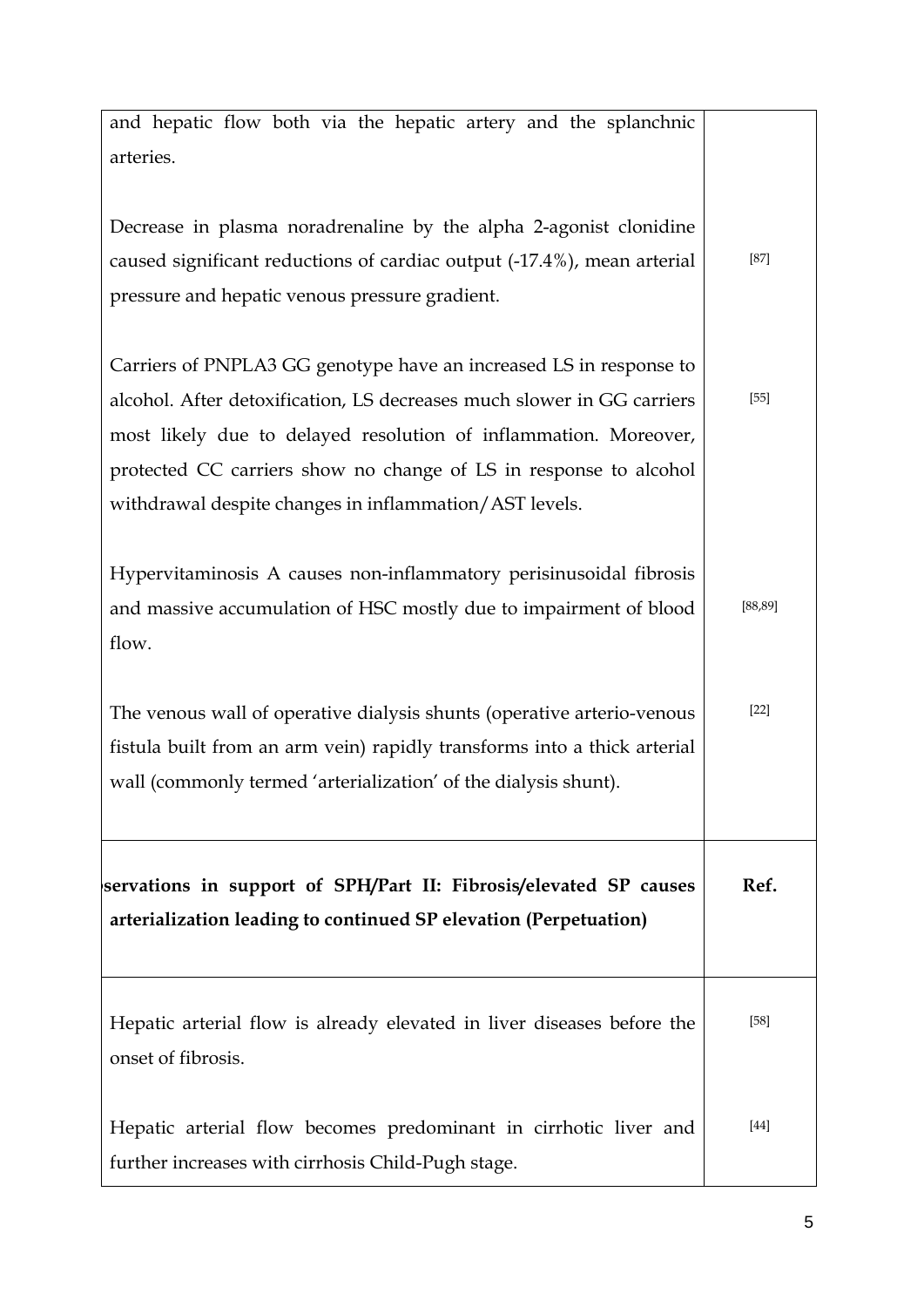| In patients with complete reversed portal flow, the wedged hepatic<br>vein pressure is higher than the portal pressure. This clearly points to a<br>predominant arterial origin for this reversed perfusion.                                                                                                                                                                                                                                      | [39, 40, 42] |
|---------------------------------------------------------------------------------------------------------------------------------------------------------------------------------------------------------------------------------------------------------------------------------------------------------------------------------------------------------------------------------------------------------------------------------------------------|--------------|
| Arterio-portal spleen shunts cause portal hypertension without<br>elevated LS and fibrosis. It suggests compensation of elevated portal<br>inflow by the HABR with a reduced arterial inflow. Recent<br>observations indicate that a drastic increase of portal flow (e.g. during<br>ligation of esophageal varices) immediately leads to a increase of LS<br>within minutes.                                                                     | $[22]$       |
| More drastic LS elevation is observed in patients with liver cirrhosis in<br>response to food intake or alcohol consumption as compared to non-<br>cirrhotics. This underscores the fact that in patients with manifest<br>cirrhosis most of the hepatic perfusion is operated by the hepatic<br>artery. In contrast, increased portal flow e.g. in response to food intake<br>is compensated by a reduced arterial flow in normal livers (HABR). | [45, 55, 60] |
| Portal vein ligation also results in liver fibrosis. According to SPH,<br>portal vein ligation causes via HABR a compensatory arterial flow that<br>exposes the sinusoidal bed permanently to high pressure.                                                                                                                                                                                                                                      | [55, 77]     |
| Elevation of arterial pressure (e.g. by catecholamines) causes a<br>significant elevation of LS independent of the central venous pressure<br>and portal pressure. These data underline the importance of arterial<br>flow for LS and SP elevation especially in cirrhotic livers with<br>predominant arterial perfusion.                                                                                                                         | [90]         |
| Decrease of arterial pressure by NO significantly decreases LS in<br>cirrhotic livers (TAA fibrosis model).                                                                                                                                                                                                                                                                                                                                       | $[22]$       |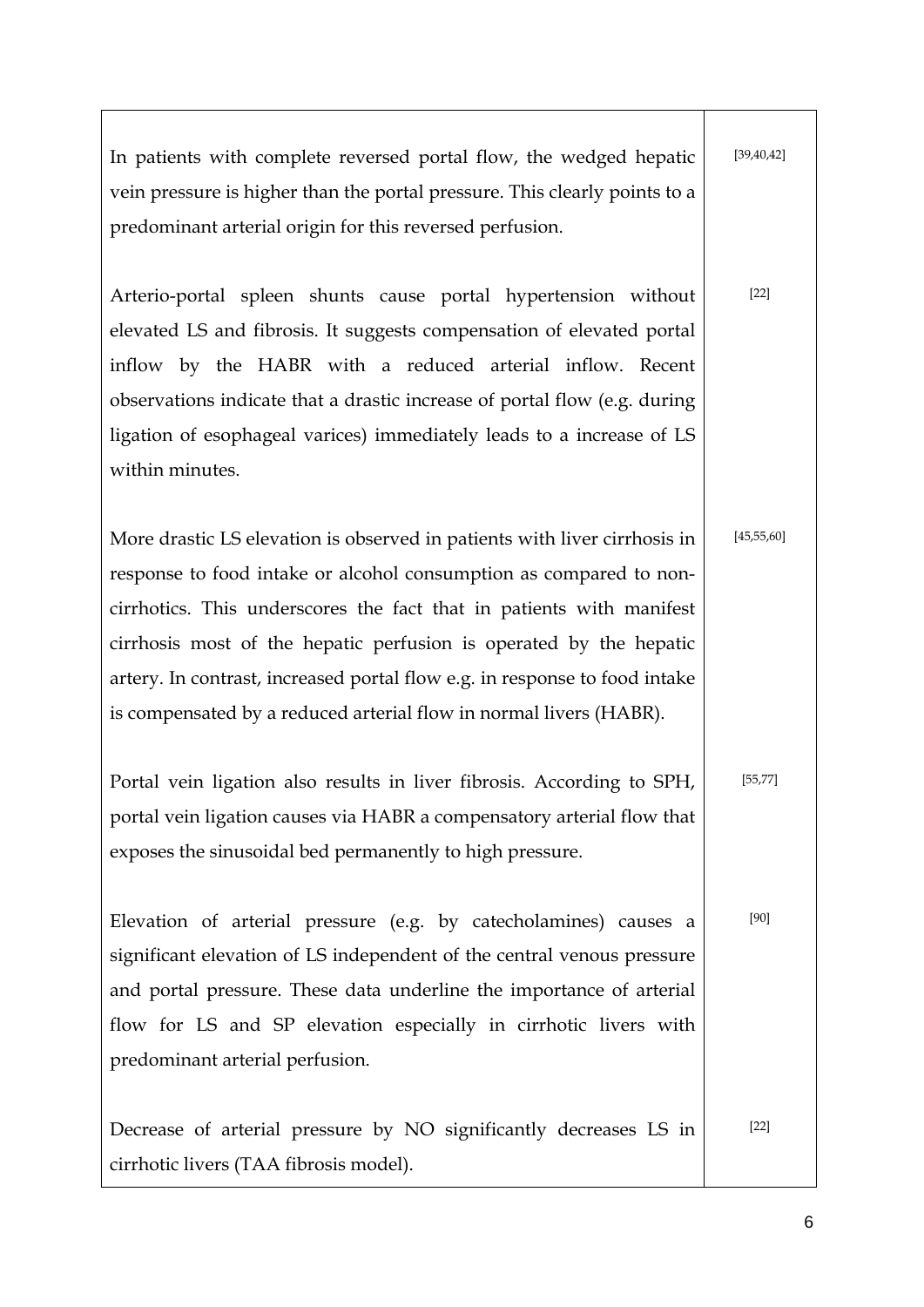| LS is significantly and immediately (within 2-5 min) increased in       | $[22]$ |
|-------------------------------------------------------------------------|--------|
| response to ligation of esophageal varices. These observations          |        |
| demonstrate that such an immediate elevation of portal pressure         |        |
| cannot be fully compensated e.g. by a decrease of arterial flow via the |        |
| HABR.                                                                   |        |
|                                                                         |        |
|                                                                         |        |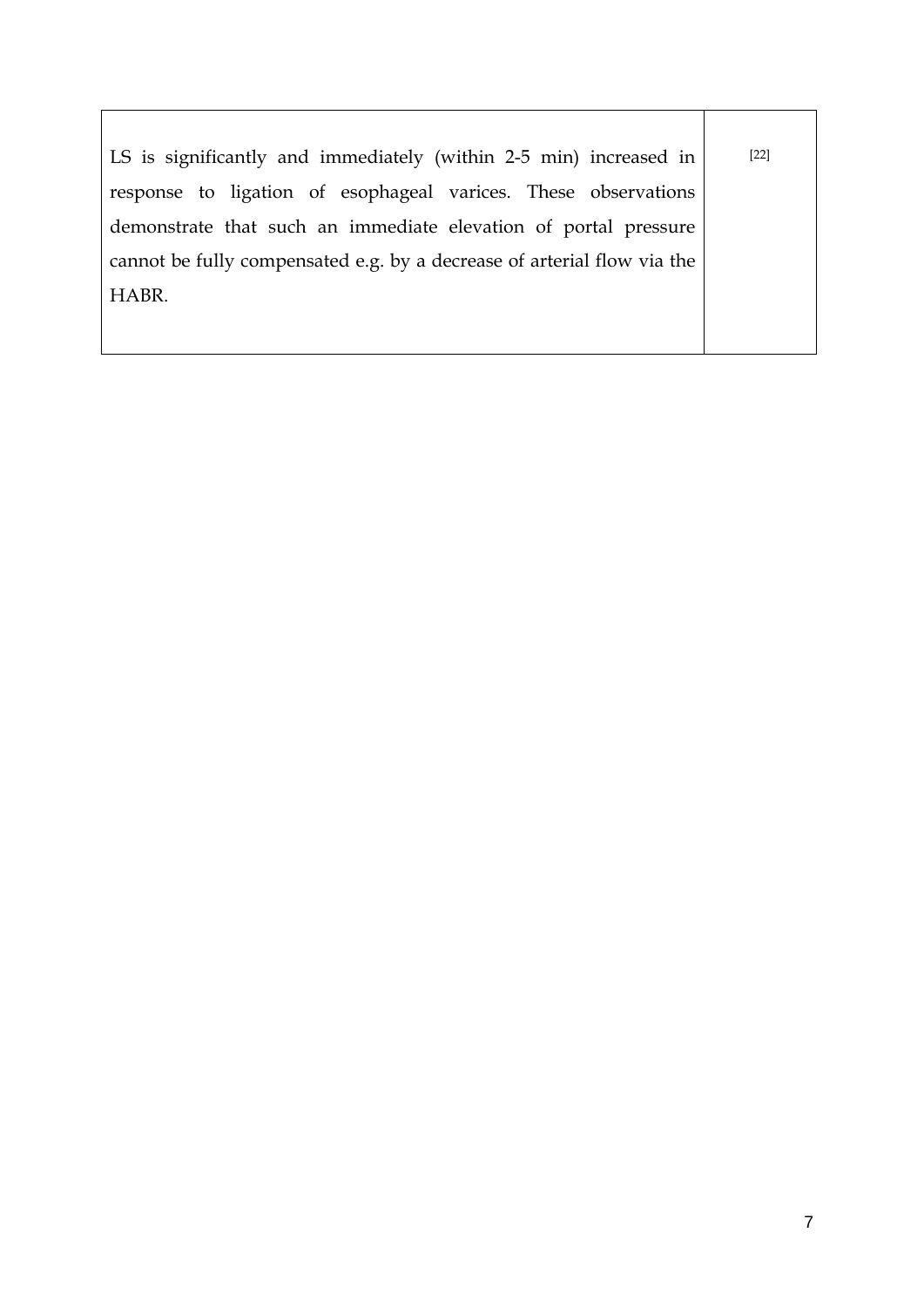| Parameters               | Localization of fibrosis at beginning and end for various |                 |                |                    |  |
|--------------------------|-----------------------------------------------------------|-----------------|----------------|--------------------|--|
|                          | etiologies                                                |                 |                |                    |  |
| <b>Start of fibrosis</b> | Portal                                                    | Central         | Portal         | Central            |  |
| Bridging at end          | Central                                                   | Portal          | Portal         | Central            |  |
| of fibrosis              |                                                           |                 |                |                    |  |
| Example                  | <b>HCV</b>                                                | <b>ALD</b>      | Cholestatic    | <b>Budd Chiari</b> |  |
|                          | <b>HBV</b>                                                | <b>NAFLD</b>    | liver diseases | syndrome           |  |
|                          | AIH                                                       |                 |                | Cardiac            |  |
|                          |                                                           |                 |                | cirrhosis          |  |
| SP at start of           | Portal                                                    | Pentral         | Portal         | Central            |  |
| disease                  |                                                           |                 |                |                    |  |
| SP at end stage          | Portal and                                                | Central and     | Portal to      | Central to         |  |
| disease                  | central due                                               | portal due to   | portal         | central            |  |
|                          | to                                                        | arterialization |                |                    |  |
|                          | arterializati                                             |                 |                |                    |  |
|                          | on                                                        |                 |                |                    |  |
|                          |                                                           |                 |                |                    |  |

**Supplemental Table 3 Start and end of fibrosis progression and relation to sinusoidal pressure hypothesis[91]**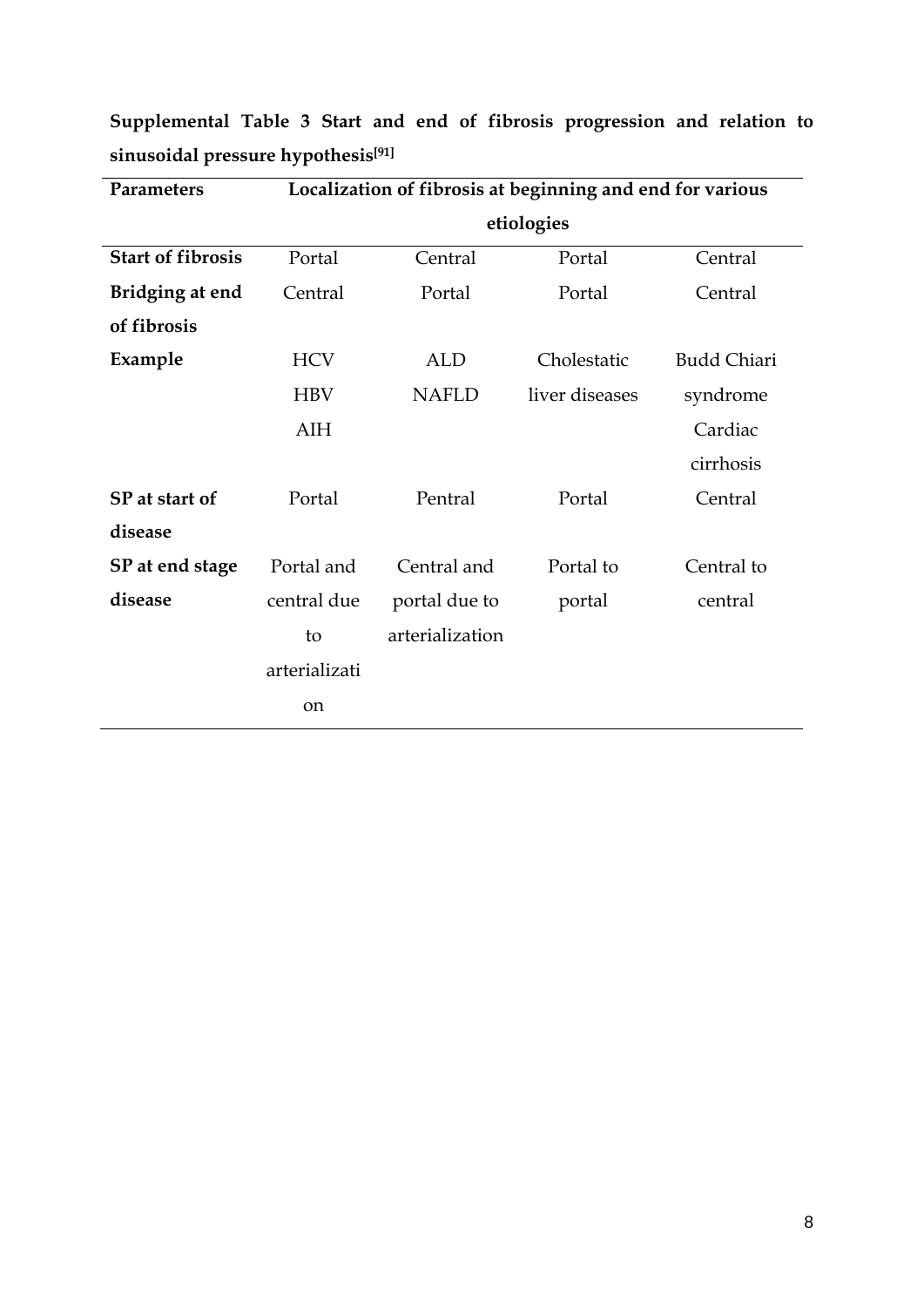**Supplemental Figures** 



Supplemental Figure 1 LS and pressure measurements in liver-relevant vessels in male Wistar rats using the µFibroscan and Powerlab device (A) in untreated control rats before and after single dose of epinephrine (0.05 mg) *i.v.* injection and (B) in six week TAA treated cirrhotic rats before and after NO (0.25 mg) *i.v.* injection. Modified from Ref.[55].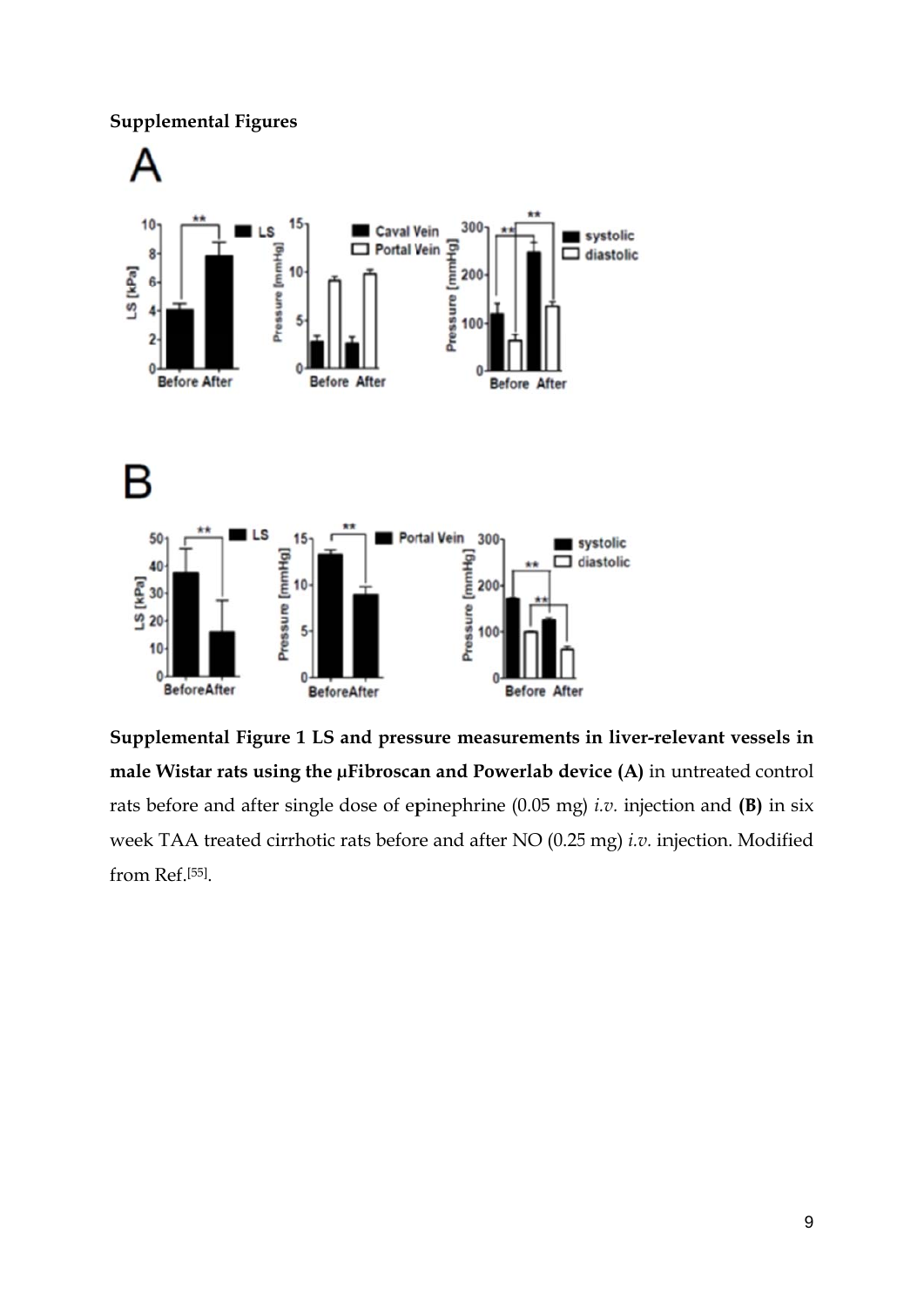

Supplemental Figure 2 Cut-off liver stiffness values for F4 vs F3 fibrosis are shown as a function of median AST levels for ALD and HCV. Cut-off LS values for F4 vs F3 fibrosis increase exponentially as a function of the median level of AST (inflammation). They increase more drastically in lobular-pronounced ALD (blue) as compared to portal-tract localized HCV (red). Data are from Ref.<sup>[45]</sup>. According to SPH, this could explain the faster progression of ALD starting from the pericentral zone 3.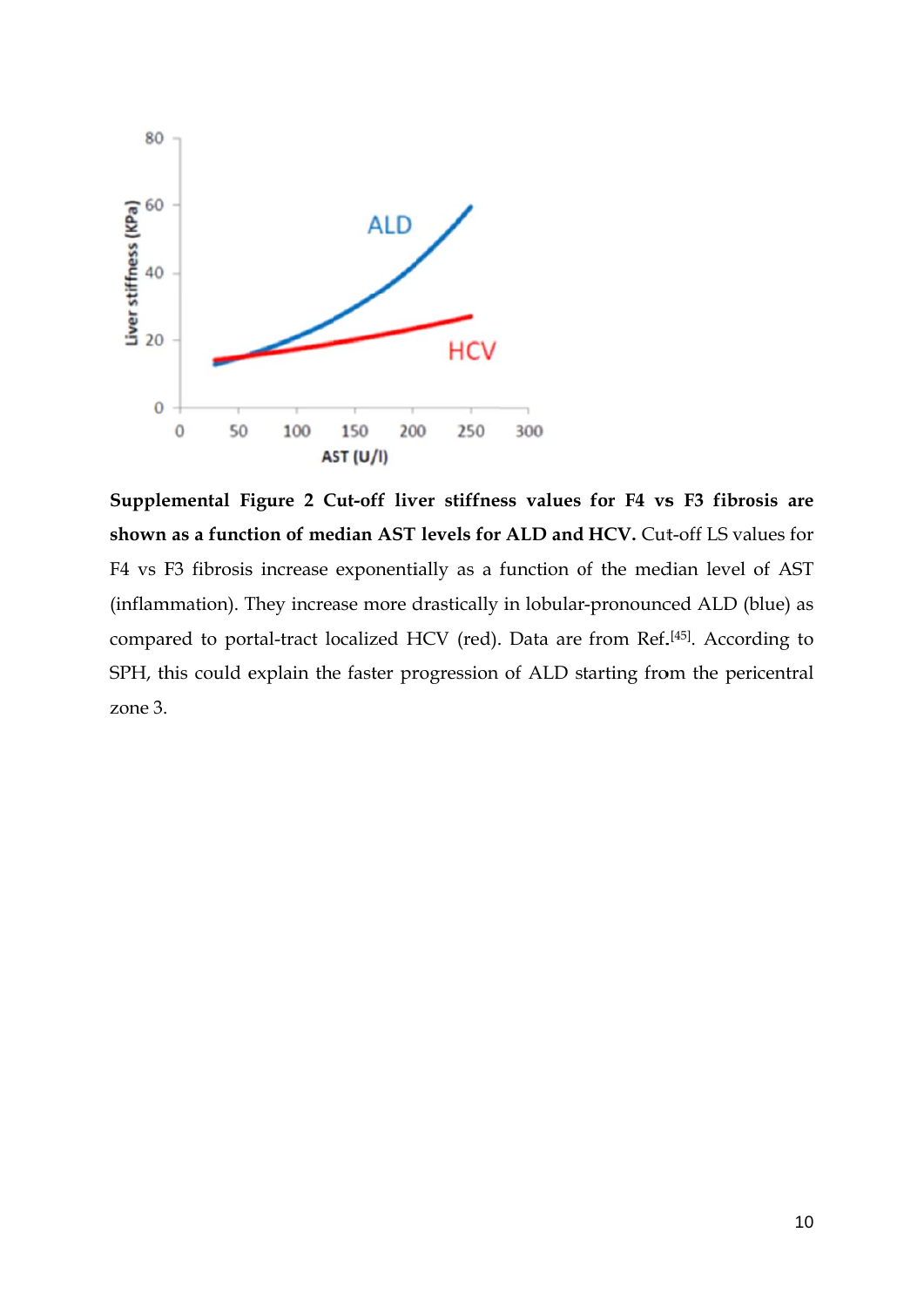

Supplemental Figure 3 Potential sequence of pressure-mediated fibrosis formation according to SPH in A) a portal-tract (zone I) pronounced liver disease (chronic HCV infection) and B) a pericentral (zone III) liver disease (ALD). A: In HCV, portal-tract associated inflammation causes increased arterial blood flow with elevated SP in the portal-tract area and accompanied pressure-mediated fibrosis formation. In the presence of continued chronic HCV infection, deposition of extracellular matrix (ECM) increases the vascular resistance, causing further enhanced arterial blood flow *via* the hepatic arterial buffer response (HABR) and other mechanisms that ultimately causes a complete arterialization of the whole liver with permanent pressure elevation, further fibrosis (vicious cycle) and flow reversal in the portal vein. **B:** In contrast to HCV, an even mild inflammation in ALD causes a pressure gradient in the whole sinusoidal bed leading more rapidly to elevation of liver stiffness, arterialization and end-stage cirrhosis. Note that SPH also helps to explain hepatofugal portal blood flow (red arrows) as seen in (lower panels). In HCV, fibrosis starts first in the portal areas in contrast to ALD. At later stages, due to arterialization and continued pressure exposure, bridging fibrosis with large fibrous septa